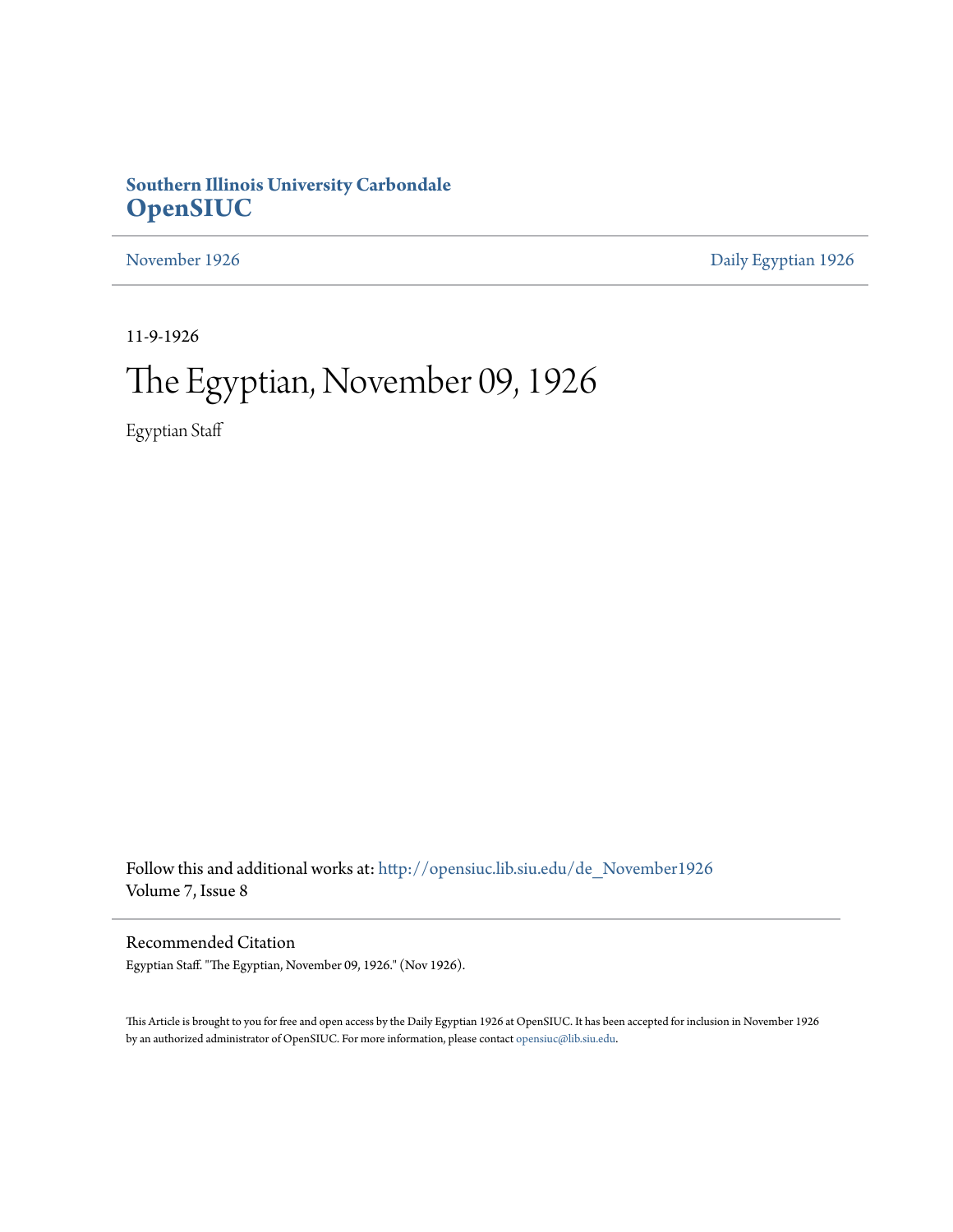

Read by Four Thousand Students, Faculty and Friends of the School

### Volume VII

Carbondale, Illinois, Nov. 9, 1926

Number 8

# The Fifth Homecoming

The 1926 Homecoming entertainment on Friday night promises to be the best in years. One of the features which will put this into a class by itself is the fact that some of the faculty members will take part-not is the capacity of the stern, stiff. conventional professors, but as-well that s a secret.

The "Then and Now" scene has a tumber of thrills in it. You may. and you may not, recognize the dramatic personae of it. One of last year's most beautiful songsters will sing, and the dancing will be the latest and the best. The Charleston number holds the greatest tragedy and will be a warning to all people who have made that the famous (?) dance their god. The play Emotion is another dark secret, but it pulls at the cerebral strings of all alumni on the same battle field."

One of the biggest features on Sattrday will be the Homecoming parade, which starts at 1:30.

One of the sure tests of loyalty large pillars. to the school to apply to a student is to see how generally and heartily he enters into the school's program.] There is no better single test than the football parade. Every time some slackers line up along the walk and "let George do the parading"! Often they are the very ones wro expect most out of the faculty and Ethel Mayhew, Harriet Du Bois and school when favors are to pass the other way.

There are several valuable by-products that come to the school through the parade. It furnishes a reminder to the townspeople that the greatest factor in the community's life is this school. It also helps to produce coherence and solidarity in the student body. At heat the very nature of the student body of a teachers' college is away from solidarity and school spi. h. We need to utilize every opportunity to generate this spirit. Loyalty intensifies loyalty. Every time 4 student heins in the common cause. it makes him more predisposed to-**Wards** loyalty and conversely; every time he fails to cooperate it makes winning spirit in the football boys. tertainment. It creates a victorious atmosphere. Let everyone be loyal to the school by walking in the parade.



Hallowe'en Mardi Gras Freshmen Party in Gym

Monday night, Nov. 1, was the date set aside this year for the annual feel that it is quite a privilege to be The parade was one of the most gor- one prominent Senior remarked in geous spectacles that the town has the Egyptian office. Wednesday aftever witnessed. Of the many floats ernoon at 2 o'clock, this large class S. I. N. U.'s float was one of the most of 651 gathered in the boys' gymsplendid and at the same time the nasium to become better acquainted most unique of the entire parade and with each other and to be entertained was given honorable mention by the by several of its members. judges.

throne.

in the shape of arch, supported by

Miss Margaret O'Leary furnished the idea and drew the designs which mal. Those who participated were: Ma decorated the top of the float.

Oliver McIllrath, chairman of the committee. was ably assisted by Mr. Fierke, the school electrician, and Mr. Hagler, the carpenter. The queen's costume was made by Nora Martha Henrich. The other workers

were: Miss Mae C. Trevillion. Lemen Wells. Hobart Sistler. Lee McNeill. Melba Davidson. Jean Sullivan. Helen Rea. Beulah Fox. Mr. Logan. James White. Willard Gersbacher. **Bert Casper.** Wilford Akin. Paul Randolph.

him more disposed towards disloyal- after November 12 then we'll know iy. The parade helps to create  $n<sub>i</sub>$  you weren't at the Homecoming en-

Society Reunions Saturday, 10 a. m. guests.

Upper-classmen are beginning to Hallowe'en Mardi Gras in Carbondale. a Freshman, at least that is what

Mr. Shryock addressed the group The float was decorated in Maroon with a few words of welcome which and White, the school colors. Snow started the entertainment off with the and tinsel added much to the brilli- right spirit." The next number on Hu ancy of the float. The queen, Miss the program was a humorous reading Ha who have "fit, bled and died together Lydia Davis, dressed in a maroon by June Carter. Minnie Lauder, ac- Sch and white satin robe, sat on a high companying herself on the ukelele. Me sang two delightful little selections. Ed: The general theme was carried out which were followed by another hu- Bre in classical art, the top being made morous reading by Catherine Brewer. Ma The mock wedding which took place Ric next, united in holy bonds of matrimony Miss Freshman and Mr. Nor- Ha Minister-Oris Phillips.

Groom-Bernice Keiner.

Bride-Paul Coss.

Flower Girls-Marvin Muckleroy and Gilbert Dagget.

Ring-bearer-Majeline Scott. The next numbers, a vocal solo by

Lily Reidleberger and a reading by June Carter, were both appreciated by the audience. This concluding the program, Minnie Lauder taught the words of the Freshmen song to the members.

Plans were made and tickets were! sold for the Freshmen dance to be given Friday night, November 5, at the Jackson Country club the class advisors, Miss Bowyer and nass deflected off McArthy. Richard Mr. McAndrew.

# **HOUSEWARMING FOR**

If you don't know what Emotion is housewarming last Thursday night " Haw gets 4 at end, but Harris is their new home on Cherry street. forced to kick. Lutz receiving on the About twenty-five faculty members 40-yard line. Will's fails to gain and and other friends were present. A kicks. Harris finds the line airtight handsome set of silverware was pre-, and his punt goes for 5 yards. Lust sented to the newlyweds by the

**Cape Battles Maroons To Scoreless Tie** 

Captain Joe Haw, chieftain of the Capaha Indians of Southeast Missouri, led his tribe into the Maroon territory on last Friday and battled Captain Hook's warriors to a scoreless tie on the S. I. N. U. gridiron. The game was close and hardfought the entire way and neither team was ever in any great danger of being scored upon. As usual Hook starred on the defense and Willis ripped off several nice gains through the line. but none of these were sufficient to get the Capaha scalp. Harris, left half of the show-me lads, grabbed Lutz's attempted dropkick in the 4th quarter and raced 50 yards before being down on our 45-vard line.

|                | Lineup |                 |
|----------------|--------|-----------------|
| œ              |        | <b>Normal</b>   |
| nter           | L R    | Newton          |
| w              | L T.   | <b>Sisney</b>   |
| midt           | LG.    | Ingram          |
| tcalf          | С.     | Carter          |
| mundson        | R. G.  | <b>Williams</b> |
| מאו            | R. T.  | Allen           |
| vhew           | R. E.  | McArthy         |
| <b>hardson</b> | Q.     | Luts            |
| riison         | R. H.  | Willis          |
| rris           | L H.   | Foley           |
| lcomb          | F.     | Hook            |
|                |        |                 |

Car

Eu

Substitutions: Cape. Grant for Malcomb. Malcomb for Grant, Foulke for Hunter. Normal. Wiley for Foley. Bundy for McArthy. Referee, Gould (Army). Umpire, Brickbauer, (Wisconsin). Head linesman, Roche, (St. Louis U.)

#### **First Quarter**

Lutz kicks off and Richardson is downed on the 20-yard line. Harris and Ri-hardson fail to make first down and Harris kicks to Willis on the 45-vard line. Willis gets 2 at tackle, Lutz adds 2 at end and punts out of bounds. Newton recovers Harris's fumble on the 22-yard line. Fo- $\mathbf{b}\mathbf{y}$  ley fails to gain and Harris grabs a son fails to gai nand Harris kicks to 40-yard line. Willis fails to gain and Normal draws a 5 yard penalty, backfield in motion. Pass Willis to Luts MR. AND MRS. COMBS gains nothing and Lutz kicks out on 20 yard line. Harris gets 5 on a cut-

Mr. and Mrs. Combs were given a back. Richardson gets first down,

(Continued on page 8)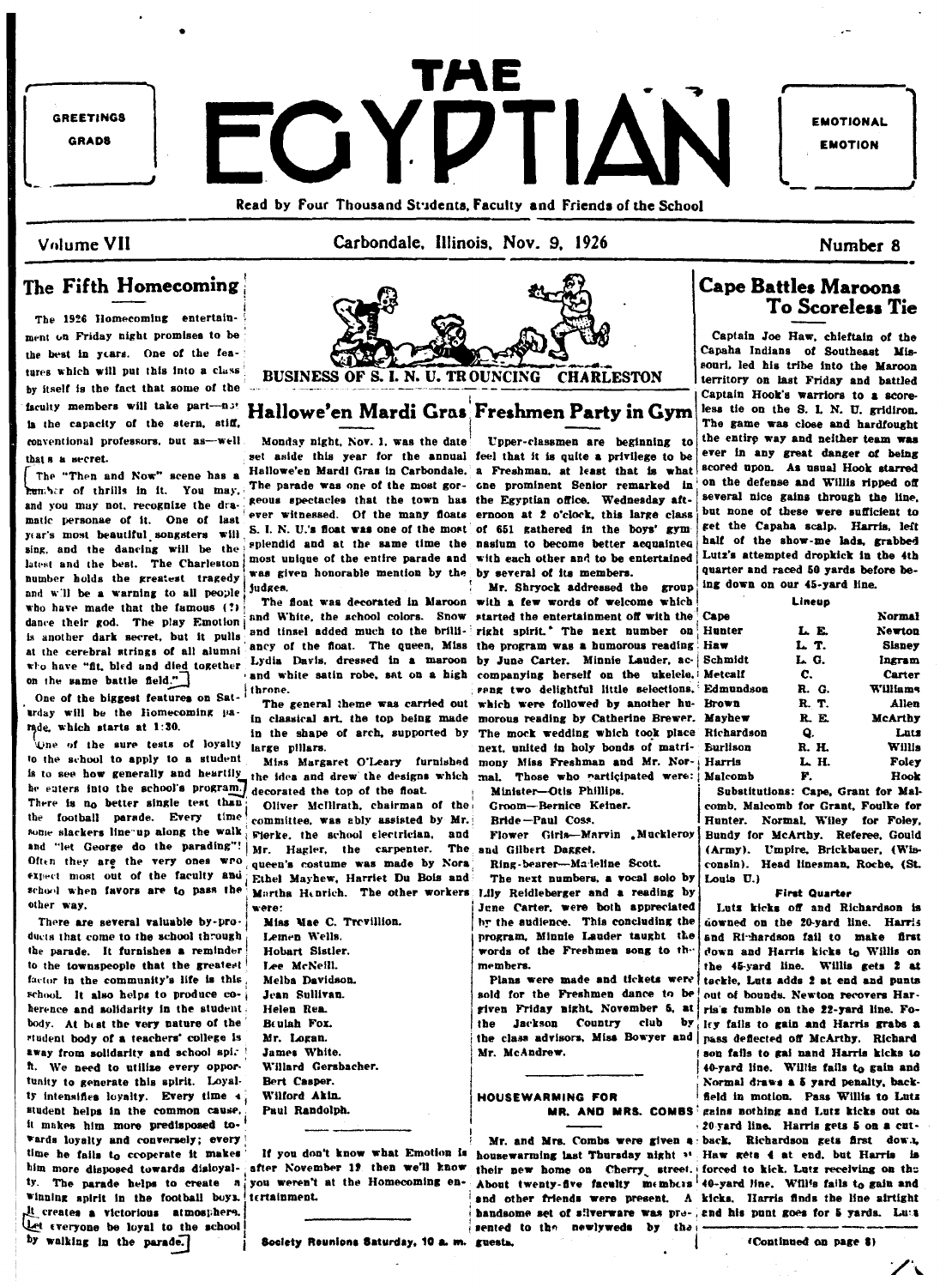#### THE FLAPPER'S COLUMN

(As it was told to me) Just before the Freshmen dance on in Chapel? Friday evening of November 15, 1926, a certain beaming and bright young the excursion trip to Anna. flapper of this great institution sauntered forth to a barber shop. The De the "Historic BASIN" on the Camp-Luxe barber shop evidently was her us? choice, because in due time there is ertheless, we are told that she went there.

After she opened the door, to her this shy, coy, little creature was too Freshmen." happy for words. She hastened to the chair and seated herself.

One sometimes muses, and so. we mind was elsewhere; probably on some fleeting fancy as flappers' minds finished with the process of cutting her hair and so he asked her how she desired her "bangs" to be cut.

I only wanted my neck clipped."

ing little flapper was no other than jtors are welcome. our Catherine Brewer!

Evileye. I guess I'll go to church night, wasn't it Leo? today.

Longnail: What's her name?



Where the front of chapter four is

If anybody failed to show up after If you have washed your "Mug" in

When the word "party" has come where she "landed." Probably be- to mean "dancing" with the exclusion cause of the fact that they either of everything else? Ask the freshhave better barbers, or else they man social committee which had must be better-looking barbers. Nev- charge of the "party" Friday night. Why Leon Kirkpatrick is called "Nehl?"

Why "subnormal" is not used insurprise she caught a glimpse of an stead of "normal" in the last line of empty chair and -it belonged to the the Frosh song. We think it would most handsome barber there-! Now, be more appropriate "Sub-Normal

#### THE ILLINI

In spite of the rain, the members are told that this little girl surely of the Illini attended the meeting in must have mused. At any rate, her | ... ]] force. The debate, "Resolved, That students graduating from small college receive more benefit are always wont to be. But she was than a graduate from a large colhastily brought back to earth by the lege." was won by the negative debarber's queries. He was almost baters, Misses Lucille Sparks and 'Idred Talbert. An interesting and enjoyable reading was given by Miss Lydia Davis. Next Monday evening. Astounded, she answered, "Why- Miss Jonah will give a talk on some phase of debating. There will also This shy, coy, sweet and unassum- be a drill in parliamentary law. Vis-

Pauline Dillinger: It was cold last

Leo Brown: Yes, all the green things got frost bitten except you.









The Ant: "Well, we've struck!" The Gnat: "What .or?" The Ant: "Longer hours."

THE EGYPTIAN

The guy who never cried over milk didn't have to pay sixteen & a quart for it.

# DRIVE OUT TO LINCOLN PARK

Three miles South of Normal.

Hot Tamales, drinks, ice cream, chili-best barbecue on earth.

Open till Twelve O'clock each night

## **FRANK PRESSON, Prop.**

FOR GOOD THINGS TO EAT

#### **IMPERIAL CAFE** L. M. ATKISON. Owner and Manager Next to Gum's.

# We Serve Delicious Toasted Sandwiches

# **CARBONDALE CANDY KITCHEN**

# See our beautiful Boxes of Chocolates on display

# DE LUXE BARBER SHOP

**STUDENTS FIRST STOP** 

We appreciate your business Six chairs-no waiting-service and courtesy to our **Customers** 

Ladies' and Gents' Shoe Shining

PHILIP' AUSTIN, Prop. 208 South Illinois Ave.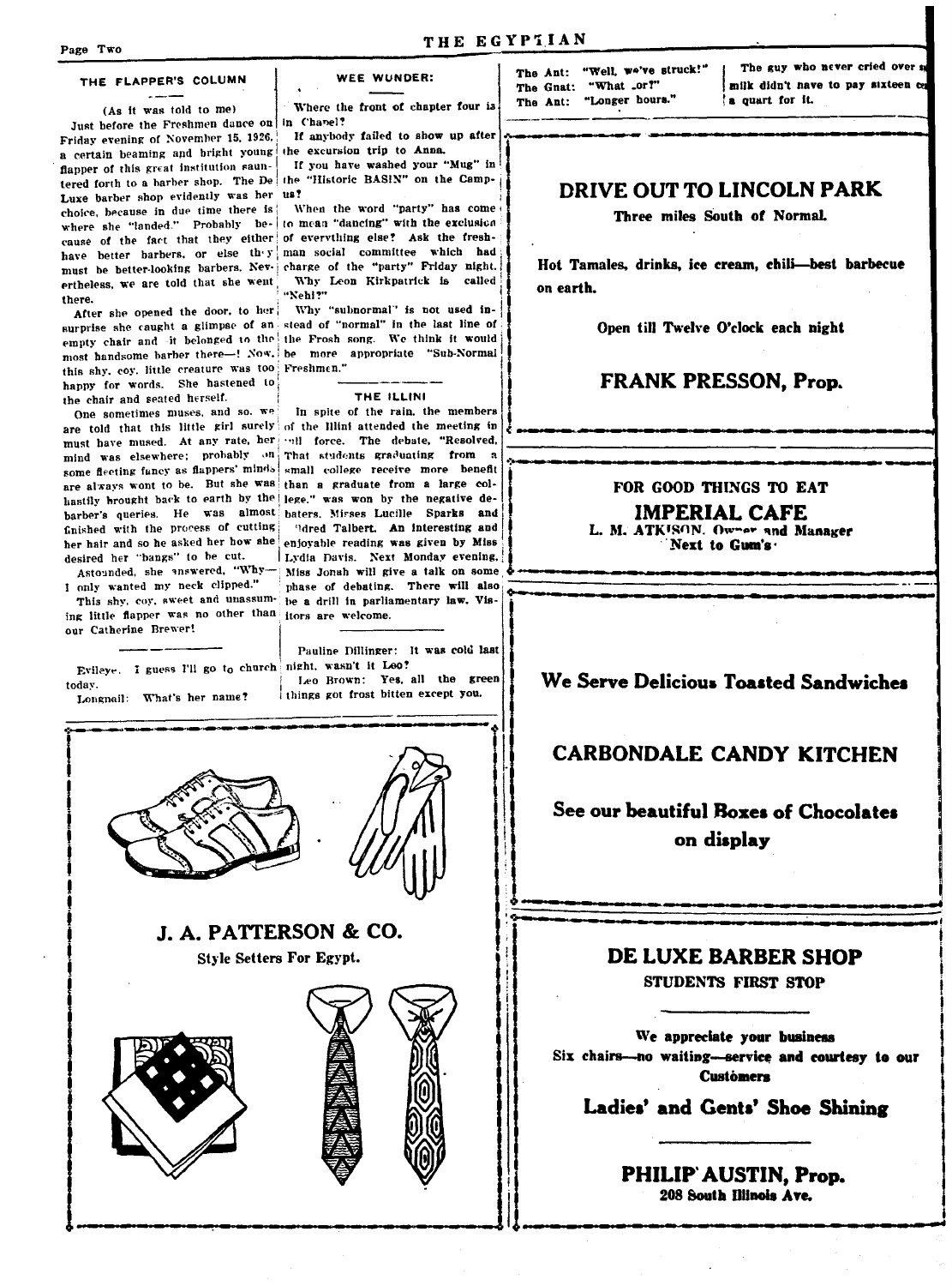### THE EGYPTIAN

#### OLD STUDENTS ATTENDING SOCIETY REUNIONS WERE

Socratic Society

Lyndon M. Hancock. Ros: M. LeMaster. Ada Dule. Ann Merz. Nona Chaffin. Elizabeth Garrison. Elmer Hicks. I Honry Schroeder Margaret Grace Hang. Lillian Wood. Teddie Barrett. Dorothea Merz. Born: Willer Aline Noftzger. Pearl White. Wyrth Hill. Ros- Jansen. Mahl. Cano. Virginia Lee Neftzger. Mrs May Haves Onockenbush. Mrs. Lizzie Elder Sanders. **B.C. Avne Benton** Ella Sanders. Thelma N. Hartwell. Mando Reatton Marvin Owen. J W Galbreath Willard Mohan. James E. Blades Harry Wilson. Edith L. Reed. James E. Mohan How rd Bosley. Bertha Lawin. Margie Bise. Ethel Farthing **Zetetic Society** Velma Walker Ernest Bornwell Orval McLain. Dorothy Hoover. Florence Murnhy. Jerry Houlle Ruhy Ice. Cenevieve Shanklin. H. S. Walker. Roberta Walker. Mary Virginia Linder. Ruby Moredith Ruby Lively. Svvilla Reiss. B. Sitter. M. Taylor. Myron Robertson. Carl Smith D. R. Sherretz. Ellis Crandle. Bernice Clardy. Lucille Thrasp. Osa Tygett. Eisie Morgan. J. Cary Davis. John Keith Mildred Bone Kathren Sturm. Ruth Walters. Fisie Young. Belva Hunter Nella Horroll Claude Vick. Mary Lingle. Robert Munger, Margaret Vick.

#### **MAROONS ROMP OVER CHARLESTON 23-0**

(Continued from page One)

gets 15 yards. Foley and Hook fail and Floyd kicks to the 25-yard line. at the line and Cabbage dropkicks; Three attempts to circle end fail to from the 35-yard line, which is sain and Creamer kicks to Lutz, who blocked. Creamer and Gilbert fail to returns to the 30-yard line. Carbongain and Creamer punts out of dale is penalized 25 yards for clipbounds from the 30-yard line, the ball ling on the play. Foley gets 5 at end. being put in play on the 20-yard line. Willis fails at line, Floyd's punt is Lutz gets 6 at tackle, Willis hits fumbled and recovered by Newton on same place for three. Willis and the 40-yard line. Foley falls at end. Lutz fail to gain on next two plays, Normal draws a 5-yard penality for COLLEGE EDITORS TO but on third down Willis hits left offside. Creamer intercepts a pass tackle for 13 yards on a fake play off punt formation. Willis rips vards. Gilbert and Creamer find the through tackle again for 10 yards. Lutz gets 2 off left guard. Willis er kicks out of bounds. Willis fails bounces off tackle again for 12 yards. to gain at tackle. Charleston is penalized 15 vards for roughness. Willis is turned back at end, pass Willis to Bundy goes in- stepping off the field between quarcomplete. Floyd's dropkick from the ters. Hook and Willis fail at tackle. 30-yard line goes wide. Creamer then Floyd's punt roils out on the 25-yard kicks from behind the goal line over line. Creamer fails on two end runs Lutz's head for 90 yards to the Ma- and he kicks to the Maroon 45-yard roon 10-yard line. Lutz gets 5 on line plunge.

#### Second Quarter

Kinsel fumbles Floyd's punt, Bundy gets 1 at end. Foley hits tackle for 8. Lutz gets 5 through line. Willis plows through tackle for 12 yards. defense and races 80 yards for touch-Maroon [3ss. Creamer gets 7 at end. line. Foley gets 15 yards on a line circles end for 35 yards and touchdown. Floyd's attempt to kick goal zoes wide.

Charleston kicks of and McArthy returns the oval ic the 45-yard line Willis fails at line plunge and end jun. Foley gains 15 yards on end run from punt formation. Foley gets 4 at end. Willis adds 1 at tackle. Willis gets 4 at end. Lutz sneaks over for first down. Foley gets 3 at end. Willis loses 5 on end run. Pass Willis to Lutz gets 4 yards. Floyd then drops back to the 45-yard line and kicks a beautiful drop for three points. Floyd's kickoff is returned to the 37-yard line as half ends Store: Charleston 0, Maroons 9.

#### **Third Quarter**

Floyd kicks off and the ball is re-Lean turned to the 30-yard line. Two end Hon runs and a line plunge fails and Stone Creamer kicks to Lutz, who returns Rutle to the 25-yard line. Foley adds 5 Kinse yards in two attempts. Willis rips off Crean 13 yards through tackle. Foley and Gilbe Willis fail to gain on end runs. Fo- Sande

ley fumbles after making a wide end run, Charleston recovering. Three attempts to plunge tackle fail and an attempted placekick is recovered by from Willis and hits tackle for 5 Maroon line impregnable and Cream.

#### **Equeth Quarter**

Luts cost his team 5 yards by line. Willis and Hook fail to gain and Floyd's punt goes out on the E. I.'s 45-yard line. Pass fails, Williams for Ingram. Charleston completes a deflected page. Creamer kicks, to recovering on the 45-yard line. Lutz | Lutz, who returns to the 28-yard line. regularly organized student publica-Willis loses 7 at end. Foley bounces off tackle, gets through the secondary Foley and Willis fall on end runs down. Ployd kicks goal. Wiley for and a Charleston man intercepts a Foley. Flova's kickoff goes out of bounds. A pass and two attempts to Bundy gets an injured ankle on the run end fail and Creamer kicks to next play and is forced to leave the our 42-yard line. Wiley loses 2 at sometime rates, staff promotion on game. McArthy taking his place. end. Wells for Allen. Wiley gots, the merit system, policy formation, end. Wells for Allen. Wiley gots, the merit system, policy formation, Charleston fails to gain and on 4th 4 at end. Willis gets 1 off center and subscription management, Priebe down Creamer runs 35 yards from Floyd's punt rolls out on the 13-yard explained. punt formation to our 45-yard line. Bridges for Willis. Three A pass and three line plunges fall thrusts at the line gains 10 yards and which will be played during the time and it is Normal's ball on 40-yard first down. Snidle for Wiley, A pass of the meetings, will climax the prois grounded by Snidle. Johnston for Fram that week-end. A complete bustlunge. Willis circles end for 14 yds. Williams. A line plunge and pass iness and social program is being ar-Willis gets 4 on a crossback. Foley fail and Creamer punts to our 45- ranged, and will be announced later. vard line. Attebery for Sisney. Priebt said. Pridges gets 3 at tackle. Cox for Hook. Cox and Snidle add 1 yard each at tackle. Floyd kicks to 20yard line. A pass and two end runs fail and Creamer nunts to Lutz, who receives on the 43-yard line, who winds and twists his way through the entire Charleston team for a touchdown. Floyd kicks goal.

Newton receives the kickoff on the 40-yard line Cox fails to gain and Snidle adds 2 off tackle as game ends. Score: Maroons 23, Charleston 0.

Lineap: Charl

|          | Normal    |
|----------|-----------|
| L E.     | Newton    |
| L T.     | Sisney    |
| L. G.    | Ingram    |
| С.       | Carter    |
| R. G.    | Allen     |
| n. T.    | Floyd     |
| R. E.    | Bundy     |
| Q.       | Lntz      |
| R. H. B. | Foley     |
| L H. B.  | Willis    |
| F.       | Hook (C.) |
|          |           |

Substitutions: Charleston, Cooper for Sims. Maroons, McArthy for Punday, Wiley for Foley, Williams for Ingram, Wells for Allen, Bridges Newton on the 35-yard line. Willis for Willis, Snidle for Wiley, Johnyard at end. A pass Willis to Lutz gets 2 at end. Foley gets 6 at end ston for Williams, Attebery for Sisney. Cox for Hook.

Referee. Buckbauer (Wisconsin). Umpire, Hofner (W .h. U.) Head linesman, Seibert (Wash. U.)

The Maroons will journey to Lebanon, Ill., the guests of McKendree. on Friday of this week.

# GATHER AT URBANA

Problems that confront student publications will be discussed at the second annual meeting of the National College Press Congress composed of editors and business managers of college newspapers, magazines, and annuals throughout the country, November 18 to 20 on the campus. A. F. Priebe '27, president of the Congress, announced last right.

Five hundred invitations to particirate in the meetings have been mailed to student editors and business managers representing colleges of every state. Staff heads of all tions are eligible to membership in the Congress.

Speakers who are specialists in college publication work will address the meetings and roundtables will be held to discuss problems that appear in student publication work, such as

The illinois-Ohio football game,

#### NOTICE, SUBSCRIBERS

Subscriptions are now due. Please BUSINESS MANAGER. 1-8V.

PATRONIZE OUR ADVERTISEES

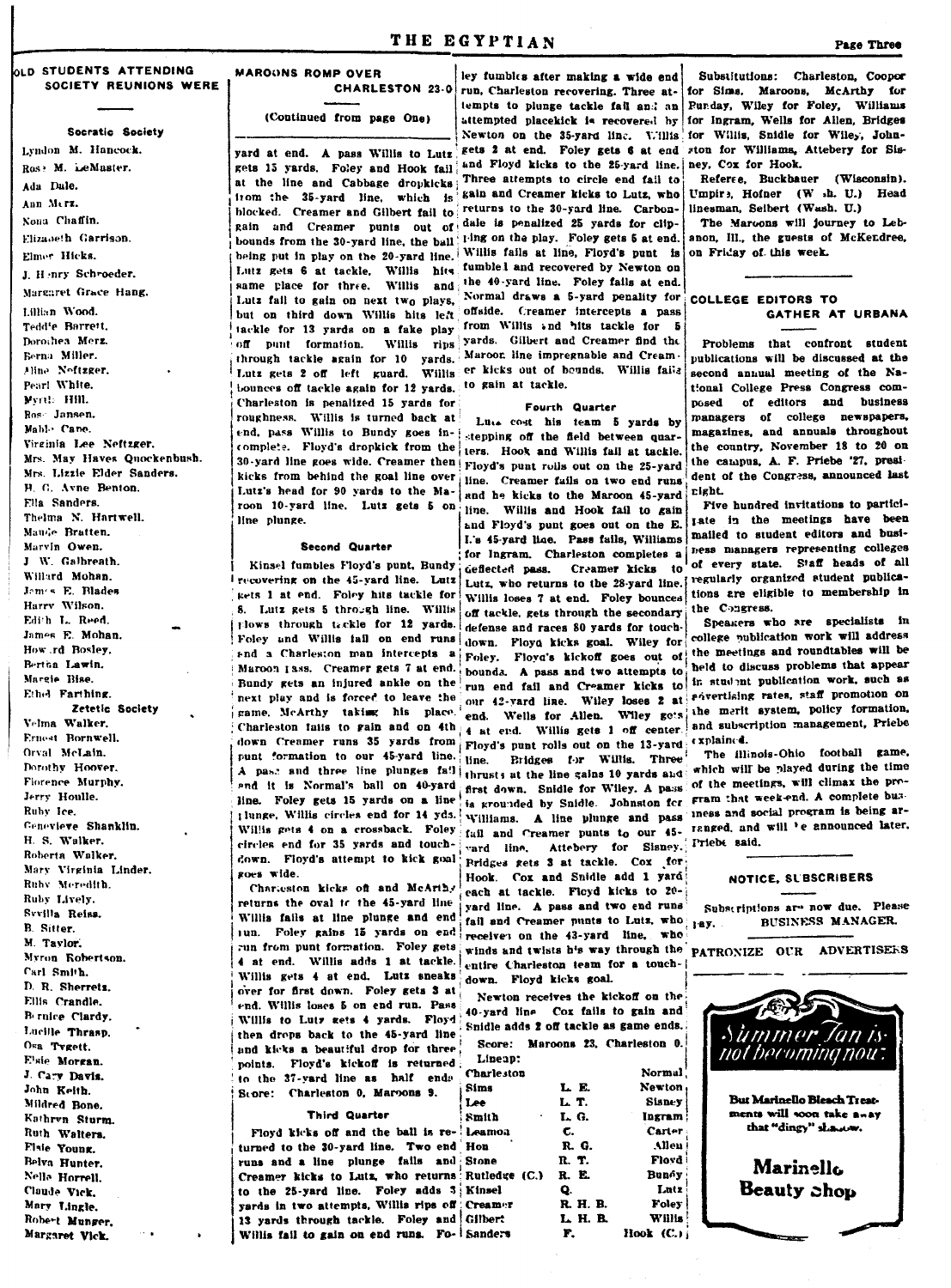| Page Four                                                                                                                                                                                                                                                                                                                                                                                                                                                                                                                                                                                                                                     |                                                                                                                                                                                                                                                                                          | THE EGYPTIAN                                                                                                                                                                                    |                                                                                                                                                                                                                                                                                                                                                                                                                                                                                                                       |                                                                                                                                                                                                                                                                                                                                           |  |
|-----------------------------------------------------------------------------------------------------------------------------------------------------------------------------------------------------------------------------------------------------------------------------------------------------------------------------------------------------------------------------------------------------------------------------------------------------------------------------------------------------------------------------------------------------------------------------------------------------------------------------------------------|------------------------------------------------------------------------------------------------------------------------------------------------------------------------------------------------------------------------------------------------------------------------------------------|-------------------------------------------------------------------------------------------------------------------------------------------------------------------------------------------------|-----------------------------------------------------------------------------------------------------------------------------------------------------------------------------------------------------------------------------------------------------------------------------------------------------------------------------------------------------------------------------------------------------------------------------------------------------------------------------------------------------------------------|-------------------------------------------------------------------------------------------------------------------------------------------------------------------------------------------------------------------------------------------------------------------------------------------------------------------------------------------|--|
| <b>Charter</b>                                                                                                                                                                                                                                                                                                                                                                                                                                                                                                                                                                                                                                | <b>THE</b><br>ΕΟΥΡΤΙΔΝ<br><b>Ilinois</b><br>College Press<br>Association<br>Published every week during the Collegiate year by the students of the<br>Southern Illinois State University, Carbondale, Illinois.<br>Extered as second class matter at the Carbondale Postoffice under the | Member                                                                                                                                                                                          | SOUTHERN ILLINOIS<br>HISTORICAL SOCIETY<br>On Saturday morning of November<br>13 will be held the annual meeting<br>of the Southern Illinois Historical so-<br>ciety, organized three years ago. The<br>meeting will be held in the high<br>school assembly of the Training<br>school on the Normal campus. The<br>program will be as follows:<br>Music.<br>Jonesboro in the History of South-  Loy Norrix. Miss May Hawkins.<br>ern Illinois-Miss Mary Crawford cf<br>the Auna-Jonesboro High school.<br>Discursion. | Music.<br>Lincoln at Old Salem, by<br>Prof.<br>George W. Smith.<br>Annoynce ments.<br>Electior of officers.<br>Business.<br>Adjournment.<br>Members of the faculty, teachers<br>and students, and visitors<br>to the<br>home-coming are welcome. Meeting<br>will be at 10 o'clock.<br>Program committee-N. W. Drapet.<br>What IS Emotion? |  |
| Act of March 3, 1879.                                                                                                                                                                                                                                                                                                                                                                                                                                                                                                                                                                                                                         |                                                                                                                                                                                                                                                                                          |                                                                                                                                                                                                 |                                                                                                                                                                                                                                                                                                                                                                                                                                                                                                                       |                                                                                                                                                                                                                                                                                                                                           |  |
| Office:<br>Telephone:<br>Main Building, Room 16<br>University Exchange No. 17<br><b>EDITORIAL STAFF</b><br><b>BUSINESS STAFF</b><br>Lemen J. Wells Editor-in-Chief<br>Business Manager Leland P. Lingle<br>Associate Editor  Charles Neely<br>Adv. Mgr.<br><b>Bert Casper</b><br>Associate Editor  Bessie Snath<br>Social Editor Melba Davidson<br>Advertising Mgr Edwin Heinecke<br>Literary Editor  Corem Waller<br>Circulation Mgr.  Mahel Jerome<br>Sports Editor  John Land<br>Typist  Alberta Kochlenbacu<br>Humor Editor  Blanche Lentz<br>News Editor Mary Sauer<br>Alumni Advisor<br>E. G. Lentz<br>Exchange Editor. Mary Stephenson |                                                                                                                                                                                                                                                                                          | THE FAMOUS<br>Just arrived the New Fall Dresses,<br><b>Hats and Coats</b><br><b>GEO. D. CASPER</b><br><b>JEWELER</b><br>REPAIRING PROMPTLY DONE<br>205 South Illinois—Two Doors South of Prince |                                                                                                                                                                                                                                                                                                                                                                                                                                                                                                                       |                                                                                                                                                                                                                                                                                                                                           |  |
|                                                                                                                                                                                                                                                                                                                                                                                                                                                                                                                                                                                                                                               |                                                                                                                                                                                                                                                                                          |                                                                                                                                                                                                 |                                                                                                                                                                                                                                                                                                                                                                                                                                                                                                                       |                                                                                                                                                                                                                                                                                                                                           |  |

Woven into a BRADLEY Pull Over Sweater-Marcon and White-all wool Jersey. Get yours now

# J. V. WALKER & SONS, Inc.

**Quality Clothiers** 

# Women's New Fall Shoes

The shoes in this showing embrace all the smart new lasts that are the season's success.

All the new colors and color combinations in patent leather, calf skins and kid skins with snake and other reptilian leather trimming.

JOHNSON, VANCIL, TAYLOR CO.

What could be more colorful than to gaze upon the Maroon and White warriors, supported by hundreds of rooters; galloping over Charleston's goal line. The traditions make the school. Besides, old Lake Ridgeway, the Senior Pasture and the Stumble Inn, that we have formerly had, we now have the lovers' bench donated to our Campus by Epsilon Beta '26. This is the first thing you see as you glance to the right, when coming in the front gate. There will be real College Students with the real college pep all thinking along the same line of thought. Nothing could be more sensational! Not even when two loving hearts

Be on hand and get your share of two days of solid enjoy · ment.

beat as one.





#### **HOMECOMING**

There couldn't be a homecoming unless there were some one to come home.

Home is very symbolical. Even the mention of the word "home" brings fond memories and thought to our minds. For those who have ever attended S. I. N. U. Homecoming means as much if not more than a trip to the old home where you were born.

Your fondest memories are those that relate to your good old Alma Mater. You rejoice in coming back home to hear hundreds of bareheaded students sing the old Alma Mater Song.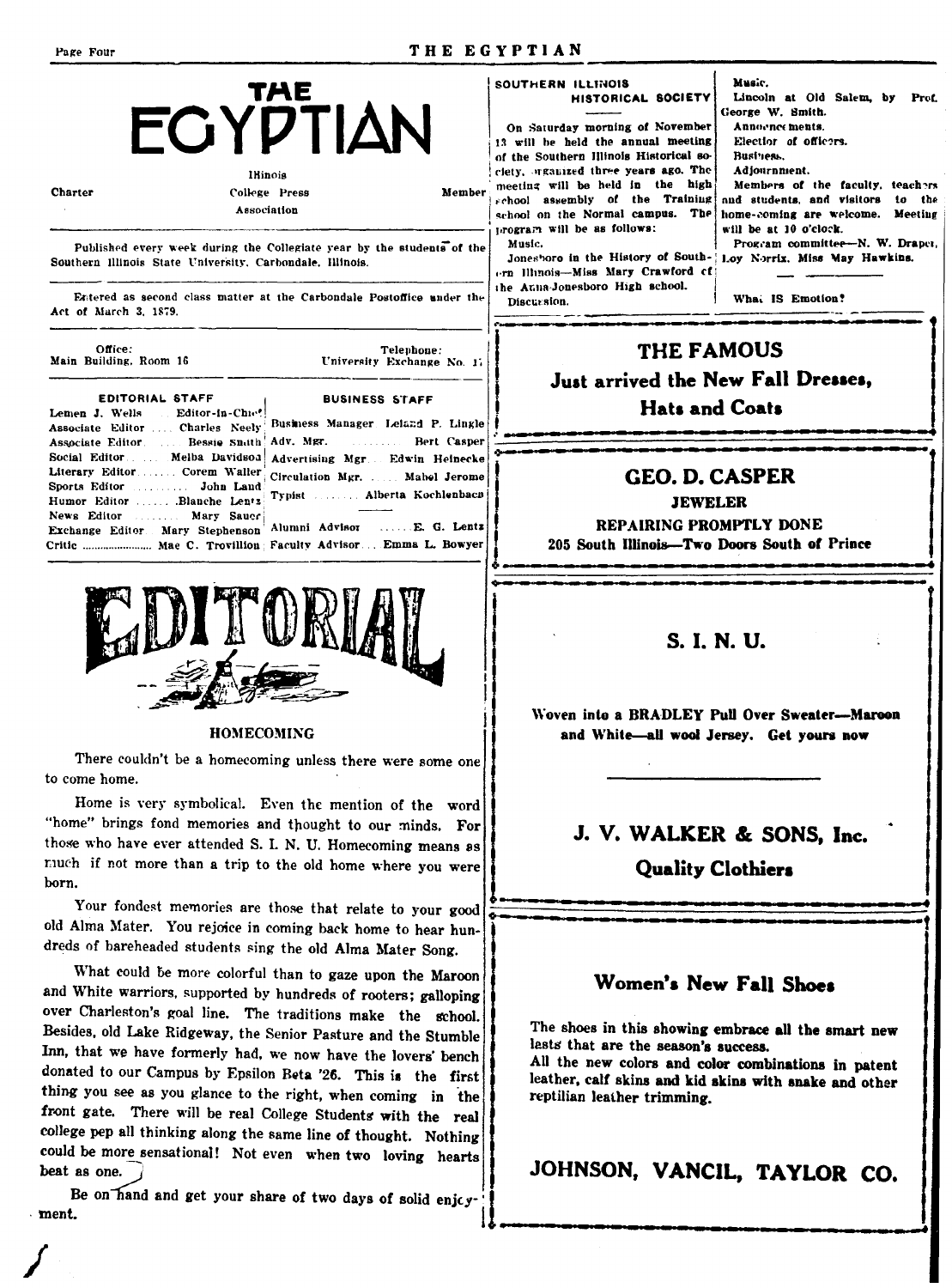#### DANGERS OF HOME-COMING

home-coming! Do you expect to find everything the same? Do you imagine that you can still make love to the fair maiden who used to listen so attentively to your expressions of devotion in days gone by? That old sweetheart of yours you were going to remember always but didn't. Take warning! Before you ask her for a date, see whether or net she is wearing a wedding ring. It may be that she no longer wishes to recall the time when together you discovered the moon.

Be careful how you talk to that sefous minded youth who was going to be a minister. Don't you remember how he used to make speeches full of morals? It was evident that be would be a bishop, perhaps a saint. But mirable dictu! He has developed into a sportsman. It won't be vise to joke about how dumb that boy war who was universally hailed as a junce. In fact he was so dull

that he never was able to memorize that selection, "Come Down, O Maid. Do you realize the hazards of from Yonder Mountain Height." Everybody in class was so sorry for him when he almost rot sent out. He would feel highly insulted if you mentioned those things. The world calls him brilliant clever and wise. That's why he was elected to Congress.

> Can that be the little girl who created such a sensation? How formal, even stern she looks! Would one dare to tell her about the times she used to cut English to be with the captain of the football team? How would she take reference to her flap-

> per days? It won't do, my boy. She is famous in her town because she is so stern with the modern girl. Short skirts are abominations to her. For goodness' sake don't ask her about her captain. She no longer likes to recall her youthful folly. Her husband is an upright, respected busiress man.

Watch for the MANIAC.

#### THE FRESHMEN FROLIC

Last Friday evening, the Freshman class of the S. I. N. U. gave a dance at the Jackson Country Club. It was indeed a huge success. There were about fifty couples present. The living room and front porch were beautifully decorated in autumn colors. The Pyramid orchestra from Murphysboro furnished the music while the Freshman sheiks haa

sheikesses danced to their hearts' content.

At a late hour refreshments were provided by the members of the social committee, after which the couples departed, each expressing their thanks to the cor littee for planning such a delightful entertainment.

Lost: A yellow sapphire ring between school and 700 block on Normal avenue.-Lucille Grav.

WE GIVE A COMPLETE BEAUTY SERVICE **JOHNSON BEAUTY SHOP Licensed Operator** Phone 279-Y 207 1-2 N. Ill. Ave. **Subscribe for The Egyptian SANDWICHES** Hot Tamales, drinks, ice cream, Chili, etc. **Your Patronage Solicited ARRIVINGG DAIL-NEW FALL SOUTHERN BARBECUE** Coats, Dresses and Hats at Popular Prices **Opposite Interurban Station STYLE SHOP** - 1 **ELITE BARBER SHOP** Hair Cutting Specialist Plus Courtesy Cecil Sam **MORRIS AND DAVIS** O. K. BARBER SHOP East of New Hundley First class Work. First Class Equipment<br>Student's work solicited. Ladies hair cutting a special-13. Try our Lucky Tigar Tonic-Best for dandruff **Popular Shoes Popular Prices Oxfords, Ties, Straps and Pumps** Priced from \$3.95 to \$6.85 Silk Hose-Silk to the Top \$1.00 to \$1.95 **MALONEY'S SHOE STORE Shoes** Hose **Repairing** 

# **SPALDING'S**

**ATHLETIC GOODS** 



### **JUST ARRIVED**

New line of Fall Hats, Caps, Shoes, Shirts, Ties, Sweaters, etc. Step in and see them

## F. B. SPEAR

**202 South Illinois**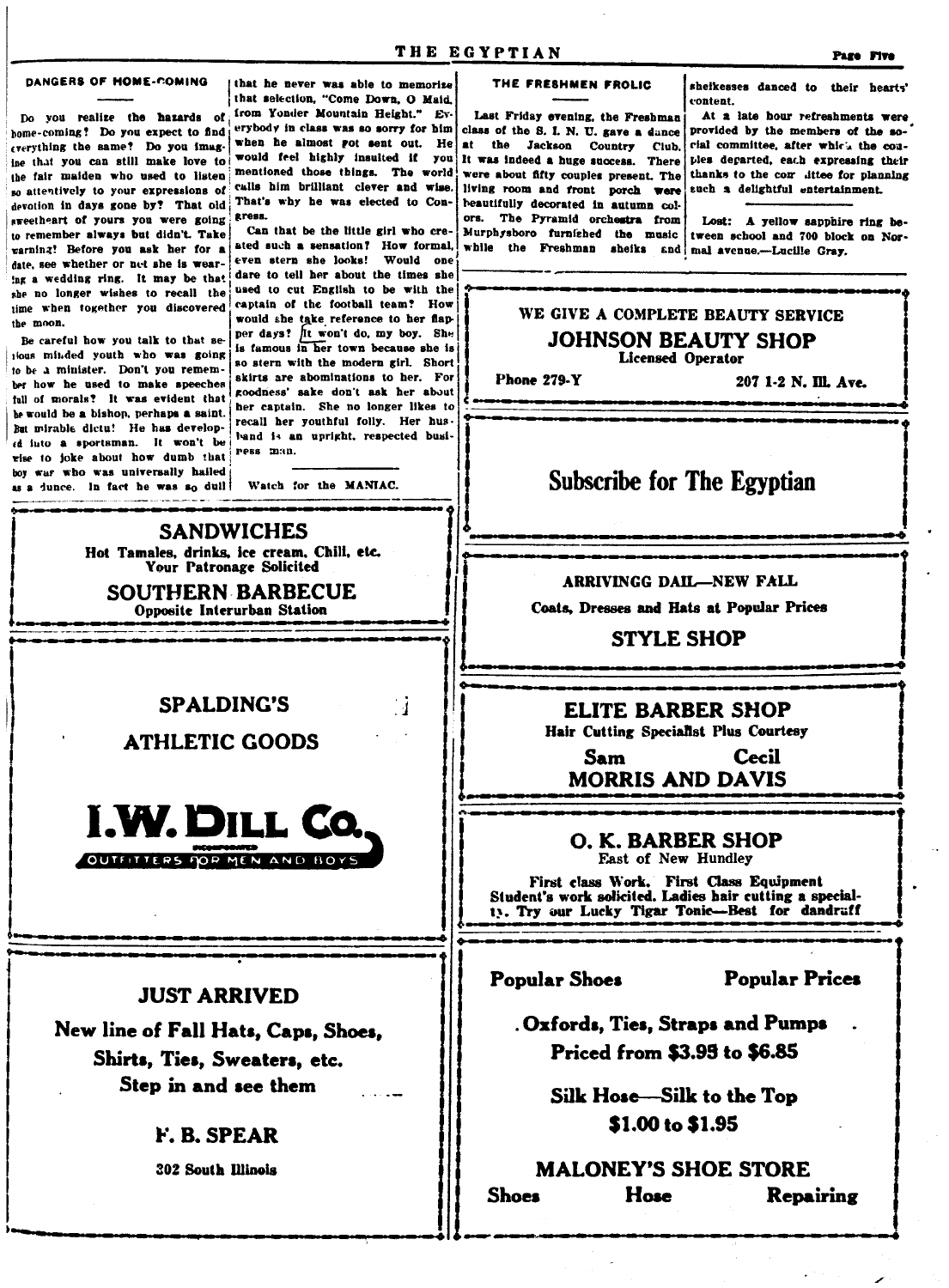#### THE EGYPTIAN

#### **ALUMNI NOTES**

My dear Mr. Lentz:

I am sending you my check to pay for my subscription to the Egyptian I am certainly enjoying the Egyptian illinois State Normal who are teachnumbers. I am sorry that I could ing in Alten: Edith Morgan, Fannie not be in school again this year but Barcroft, Ernie Lyons, Ed Zeigler. am certainly glad I can keep in touch Ruth Norris. Margaret Hill, Harric' with what you are doing.

the Franklin school in West Frank- and Marjorie Whitesides. fort. Ill. I am enjoying my work very much. I am glad to know, however. that I shall be back at dear old S. I. N. U. the first of May. I shall await anxiously for the news from there until I can again be with you. I am Sincerely yours.

GI ADYS AUSTIN.

V W C A Alton, Ill. Oct. 30, 1926

Dear Editor and Advisor:

I received your letter of September the tenth and want to thank you for your thoughtfulness and kindness in remembering me with a letter.

To receive letters of this nature from associates of several years makes one know that they are not forgotten, although they are out of him for the annual home-coming! vour midst.

I am teaching grade four B, in the Horace Mann school, which is in te see our boys keep Charleston from Upper Alton. I am enjoying the work taking home the bacon."

as teaching here in Alton and have been treated very cordially by all Oct. 29, 1926 patrons I have met since I have been located here.

Following are the names of the fermer graduates of the Southern Marvin, Hugh North, Helen Trovil-I am teaching the second grade at tion. Emma Muser. Leota Dickson

> Hoping you much success in the publishing of the Egyptian this year.

Yours truly, MILDRED SCOTT.

Ralph Bailey is teaching at Mounds City again. He played basketball on the Marcon team about five years ago. He says he will be here and

Ruby Ice, who is teaching in the Murraysville High school, says she will be here to enjoy the Strut and Fret play, and meet her old S. I. N. U. friends at the Zetetic society reunion Saturday. "Poor old Charleston."

Wow!

Louis Shannon: "I'll be right there

Jacob's Candy, Toasted Sandwich

Stationery, Sheaffer's Pens and Pencils.

# **HEWITT'S DRUG STORE**

# **ATTENTION LADIES**

Holeproof Hosiery Full Fashioned-In every colorfor every occasion there is a full-fashioned number that clings with perfect smoothness and imparts slender graceful lines to charming ankles.

Wonderful wearing hose, no imperfections and no<br>flaws. The price is \$2.00 the pair. Other grades of Holeproof hose \$1.00 and \$1.50.

## **JESSE J. WINTERS**

Clothing, Furnishings and Hats

Oliver Redd: "I will be there to see you bury Charleston, and I wouldn't miss being there Friday for a<mark>nything."</mark>

(At Hallowe'en float Mr. Peterson meeting) "Don't you commit:ee think the queen on the float should be all lit up?"

Another faculty member: hard cider is plentiful."

Watch for the Fords-first time in history they have made their appearance on the stage.

PERFECT?

"What's the fuss in the schoolyard sonny?" asked a gentleman passing ward school.

"Why, the doctor's just bee around exam. 'us, an' one of the de ficient boys is knockin' the stuffit out of a perfect kid."

A NEW BANK

"Since I bought a car I don't have to walk to the bank to make my de posits."

"Ah, you ride there?" "No. I don't make any."

# C. E. GUM

**Jeweler and Optometrist Complete Gift Shop** 

# **STUMBLE INN**

**Hot and Cold Sandwiches** 

**Home Made Pies** 

Fountain Drinks-Hot and Cold

#### **OUR STUDENT FRIENDS**

We offer you Quality Price and Service<br>New Fall Silks, Neckwear

Nice showing in new silk hosiery.

Make the McPheeters, Lee & Bridges store your downtown headquarters. Cash your checks, store your baggage, wrap your parcels, meet your friends.

#### McPHEETERS, LEE & BRIDGES

Dry Goods, Notions, Shoes **Pictorial Review Patterns** 

Phone 196

#### Page Six

HOME-COMING NOTES

see us "mop up on" Charleston.

# Make arrangements with HER or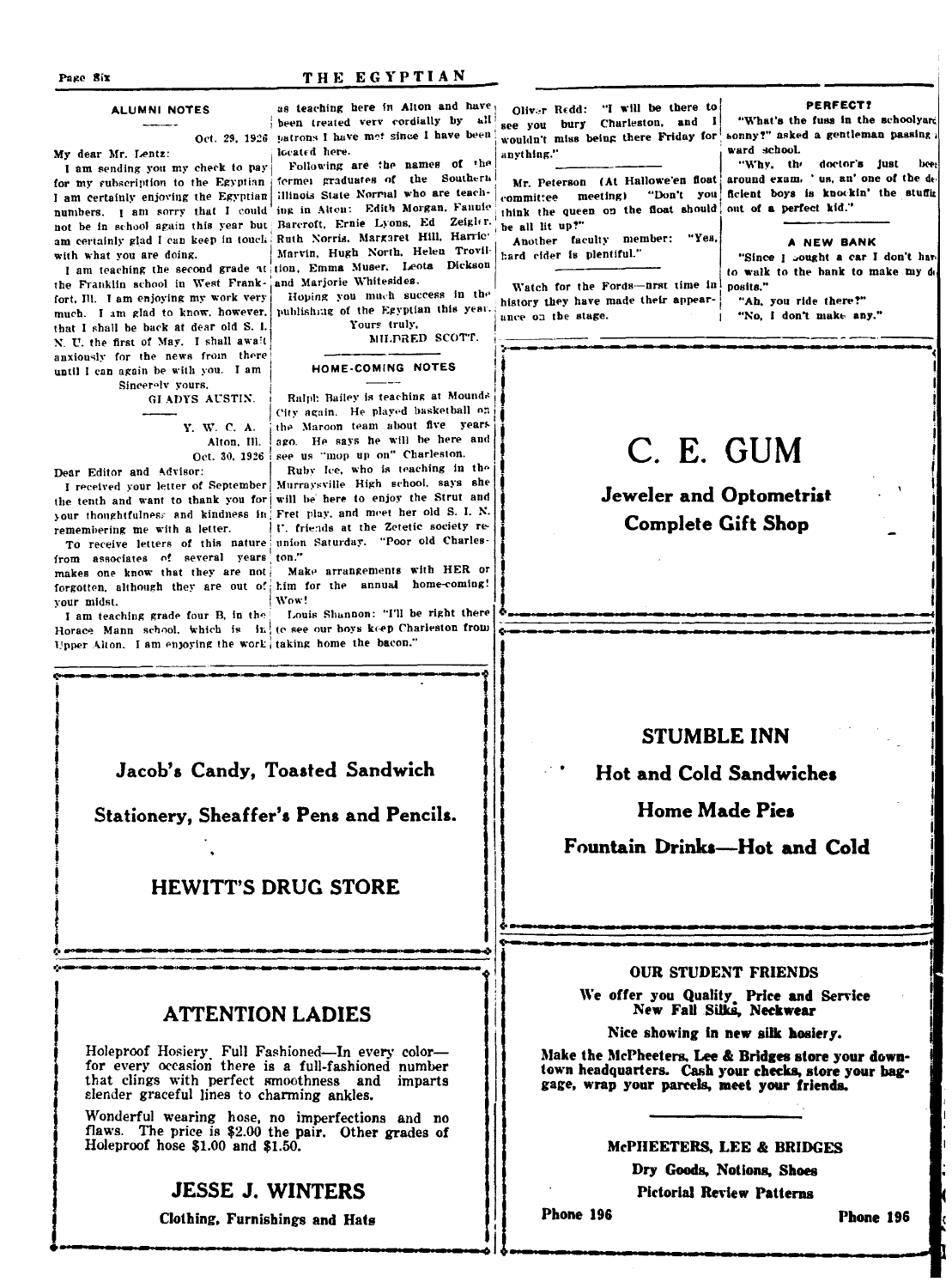#### THE INQUIRING REPORTER

#### Question: What is the value of Homecoming?

Mahel Chezim: Homecoming means the annual return of former students who love their Alma Mater This event enables them to keep in touch with this school. Homecoming a tunic. aids in the growth of the school and in keeping up a good school spirit.

Willard Gershacher: One of the greatest values of Homecoming is ad- a Hindu word meaning "leg clothing." vertisement for the school. The fool hall game. Strut and Fret entertainment. and Society reunions make many friends and Alumni desire to "pinned before." come back to the old school. It gives Homecomers a chance to renew old friendships and to talk over the 'good at their Alma Mater.

Martha Brockett-Homecoming means the return of the loyal alumni of S. I. N. U. and others who have the welfare of the school at heart. to talk over the good times they had while they were in school.

Frederick McLain: I think Homecoming shows that the alumni of S. I. N. U. do not forget their loyaliy to their Alma Mater. It means to the new students and to the cititens of our state, and other states. that we have a real. up-to-date Trachers' College, because if it isn't big enough to bring them back for Homecoming it isn't big enough to keep loyalty in the hearts of the Alumni.

#### **FACULTY NEWS**

Miss Florence King will lecture at the Golconda Institute Wednesday. Thursday and Friday.

Mr. R. E. Muckelroy will be at O'Fallon Thursday

Mr. Geo. D. Wham will make the address at the dedication of a High school building at Dupo Friday.

#### NOTICE TO ALUMNI

Everyone will make an earnest effort to be here for Homecoming. It "ou do your best to come and can't go awry." re will give you a chance to say be here send us a telegram in care of S. I. N. U. and we will read it to But he had to stay behind and try he whole audience at 8:30 during inermission of the Etrut and Fret play

Be sure to send us one!

Tune: It ain't goin' to rain no man!" aone -

ain't goin' to cut no more, no more, Tee hee hee, the joke's on you. I've done had my four.

Candies

 $\mathbb{P}_{\text{bone}}$  276

<sup>Soda</sup> Fountain

#### **HOW GARMENTS GOT THEIR NAMES**

the country where it originated. The "Tam O'Shanter " is named

after the hero of Burns' poem. "Coat" is from the Latin "cottis."

"Jerseys" came from the Island of Jersey.

"Pajamas" comes from "paejama," lowe'en night? "Trousers" comes from "trousses." worn by pages in medieval France. A "pinafore" started as something

"Slipper" was so-called because it could be slipped on.

"Pump." a dancing-shoe, derives old days" when they were student from the French "pompe," meaning ornament.

"Spats" were originally "spatterdashes." or gaiters to prevent mud stains.

"Skirt" comes from an old word This event gives them an opportunity meaning "short." which is quite apronos today.

#### AIN'T IT?

Flapper walks into the lobby. (Flappers are my greatest hobby) Knees are bare and hair is hobby. Gee!

Opens up a little box, Gives her nose a coupla knocks. Pats her ears and rolls her sox, Gosh!

Gazes around her all demure, Looks so lonesome, can't endure-Really quite on the allure,  $0<sub>0</sub>$ 

Glances at me-sweetest eye! Starts up smiling-no, not  $I$ --Goes to meet some other guy. Geo Whiz!!!

**NO DANGER** Mrs. Warren-"If you don't go away, I'll call my husband!" Tramp-"I know him. Lust week he threatened to call you if I didn't

hello to your old friends. If you can't The football captain won his game, And heard the bleachers cheer. To find his missing ear.

> "Where do you buy your neckties?" "How dare you! I'm a fraternity

We forgot to say that the faculty's ain't goin' to cut no more, no more, frocks are not frock tail coats-they are pinafores and knickers-now the necret in out.

#### WEE WUNDER

Where all the cops were in Belle-The "Panama" hat is named after ville, E. St. Louis and Granite City last Saturday?

What caused all the excitement at 712 S. Normal last Saturday evenl tee?

Why Arthur Trammell is partial to tersimmon trees?

Who hugged Charles Neely Hal-"Why Socratic society doesn't use

a little oil on its piano pedal. It

has a rqueak all its own. If you have been tattooed on the

left arm vet? Who gave this Wee Wunder?

Why YOU don't turn in some?

heart beets for you. You are the apple of my eye. We cantaloupe, lettuce marry. W will be a happy pear. I have capbage enough for us to live on. If I don't turnip tonight,

I will leave a message in the garden, so just cauliflower and she will give you my directions. Let us hope the secret will not leek out beforehand. Parsnip will marry us.

> Devotedly Swiss Chard.

Fred Willis: How did you enjoy the Mardi Gras?

Spiller: Best I ever ate.

Latest Records and Sheet Music. Pianos, small instruments and Supplies

# MILLIGAN-BROCKETT MUSIC CO.

Home of Quality Shoes Repairing NEXT DOOR TO BARTH THEATRE Work done while you wait

#### **AMERICAN CAFE** PLATE LUNCH 30c FIRST CLASS SERVICE **HOME MADE PIES** \$5.00 Meal Tickets For \$4.00

Your Feet Will Carry You Through If

They Are Properly Shod

# **THE FASHION BOOTERY**

# WILHELM DRUG CO.

Ask to see our new Normal School Seal Stationery and Single and Double Compacts.

### Pag<sub>a</sub> Seven

# HIS HEART BEETS FOR HER My Sweet Potato:-Do you carrot all for me? My

SETTLEMOIR'S SHOE HOSPITAL

The Students Drug Store